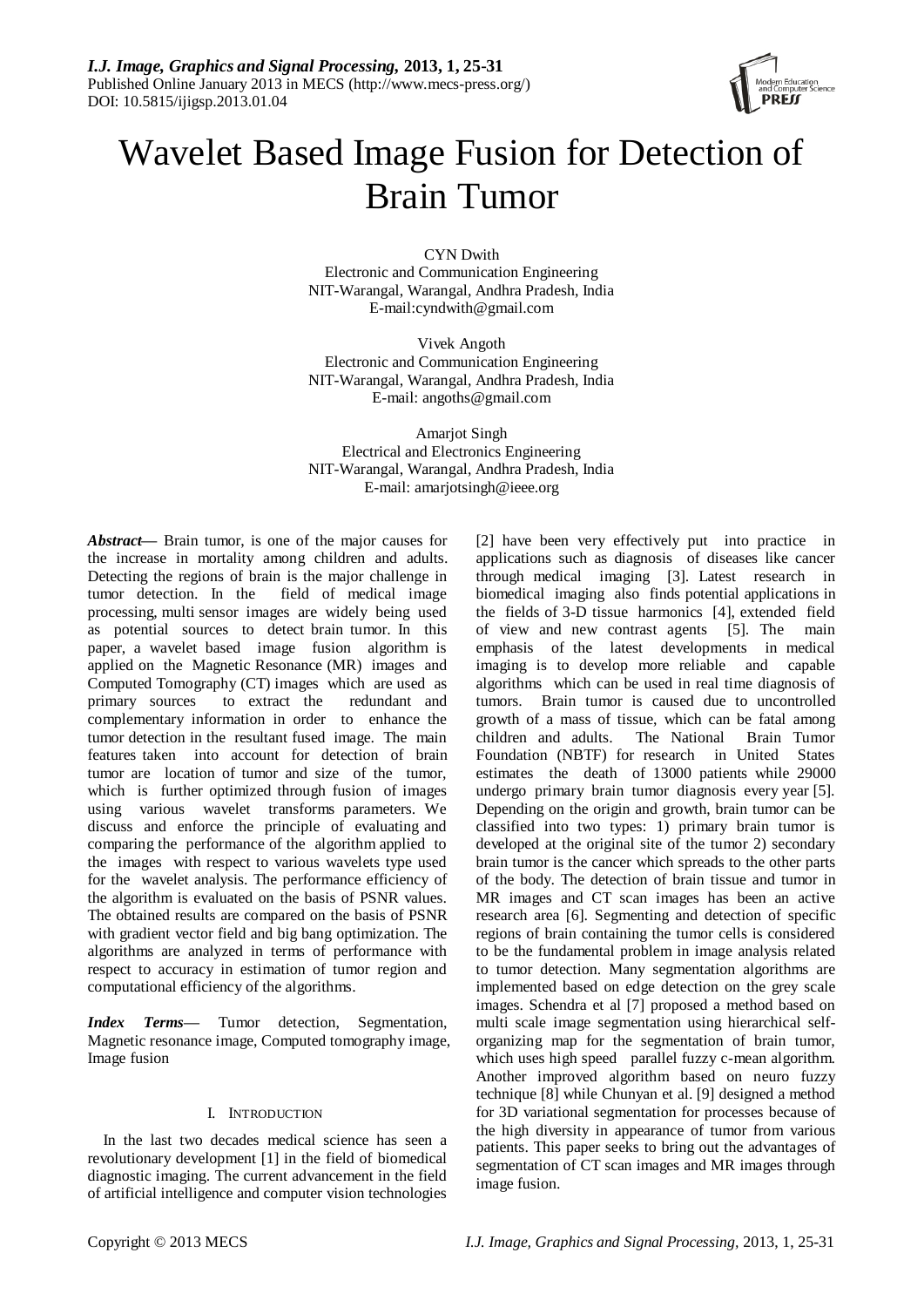

A-LL B-LH C-HL D-HH Low-Low(LL) Low-High(LH) High-Low(HL) High-High(HH)

# Fig. 1. Pyramid hierarchy of 2-D DWT

The paper uses wavelet based image fusion technique for brain tumor detection. Wavelet analysis is widely used method for solving difficult problems in mathematics, physics and engineering in the modern times. It has diverse applications in the fields of wave propagation, data compression, signal processing, image processing, pattern recognition and medical imaging technologies. Wavelet analysis decomposes complex information to elementary forms at different positions and scales, which can be easily reconstructed with high precision. Wavelet transform is a powerful tool in the analysis of signals compared to Fourier transform, because the later method fails in the analysis of non stationary signals. The first recorded mention of what we now call a "wavelet" seems to be in 1909, in a thesis by Alfred Haar [10]. Wavelet transforms is a new area of technology, replacing the Fourier transform in various fields of application like image processing, heart-rate and ECG analyses, DNA analysis, protein analysis, climatology, general signal processing, speech recognition, computer graphics and multi fractal analysis [11]. In this paper, our main goal is to exploit the advantages of wavelet transform compared to most widely used Fourier transform, in case of image fusion algorithm for the detection of brain tumor. Image Fusion technique is effectively used to the detect tumor in various complex backgrounds. Image Fusion is applied by merging multiple images resulting into precise information about the size, shape and location of the tumor. In this paper, the MRI and CT image (Fig.  $5(a)$ ) and (b)) are processed using wavelet analysis. Before applying image fusion, the source images must be preprocessed through various Image enhancement techniques. The Image enhancement techniques involve point operations, mask operations, and global operations which sharpen image features for efficient analysis. In the proposed algorithm mask operations were used for the enhancement of brain tumor detection efficiency. These techniques improve the efficiency of the image fusion algorithm through elimination of ambient elements from the source images. In this paper various results are obtained by changing the wavelet used for decomposition. The paper further discusses the variation in result on changing the parameters of wavelet transforms used for the decomposition.

The results obtained help us in determining the performance efficiency of the algorithms to various wavelets, and helps us in deciding the most suitable wavelet for tumor detection. The paper is further divided into the following sections. Section II explains the Wavelet analysis and Image fusion used to detect the brain tumor. Section III presents the proposed algorithm used to detect the brain tumor. Section IV explains the results obtained by the using the proposed algorithm on MR Image and CT scan Image. The Section V elaborates the summary and conclusion in respective fields.

## II. BASIC ALGORITHMS

# *A. MRI and CT Analysis*

The paper forms fused images from CT and MRI images to detect tumor. Fused images can be created [12] by combining information from multiple modalities, such as magnetic resonance image (MRI) and computed tomography (CT). Both types of images play specific important roles in medical image processing. CT images are used more often to ascertain differences in tissue density depending upon their ability to block X-rays while MRI provides good contrast between the different soft tissues of the body, which make it especially useful in detecting brain tissues, and cancers [5]. The fused image from multiple images produce an image which contains combined complementary and redundant information provided by both the source images i.e. the size of the tumor, the location through the various pixel values of the gray scale images, hence resulting into better visibility of tumor.

### *B. Wavelet analysis*

The concept of wavelets in its present theoretical form was first proposed by Jean Morlet and the team at the Marseille Theoretical Physics Centre working under Alex Grossmann in France [13]. Wavelet analysis is an effective methodology capable of revealing aspects of data which other signal analysis techniques overlook like trends, breakdown points, discontinuities in higher derivatives, and self-similarity. In addition, wavelet analysis is capable of compressing or de-noising a signal without appreciable degradation. In wavelet analysis, wavelet transform divides the image signal into wavelets representing each pixel of the original image as coefficients. The integral wavelet transform for all the pixels is defined as:

$$
[W_{\psi} f](a, b) = \frac{1}{\sqrt{|a|}} \int_{-\infty}^{\infty} \overline{\psi\left(\frac{x-b}{a}\right)} f(x) dx
$$
 (1)

The wavelet coefficients, for the pixel  $c_{jk}$  is then given by

$$
c_{ik} = \left[W_{\nu} f\right] \left(2^{-j}, k2^{-j}\right) \tag{2}
$$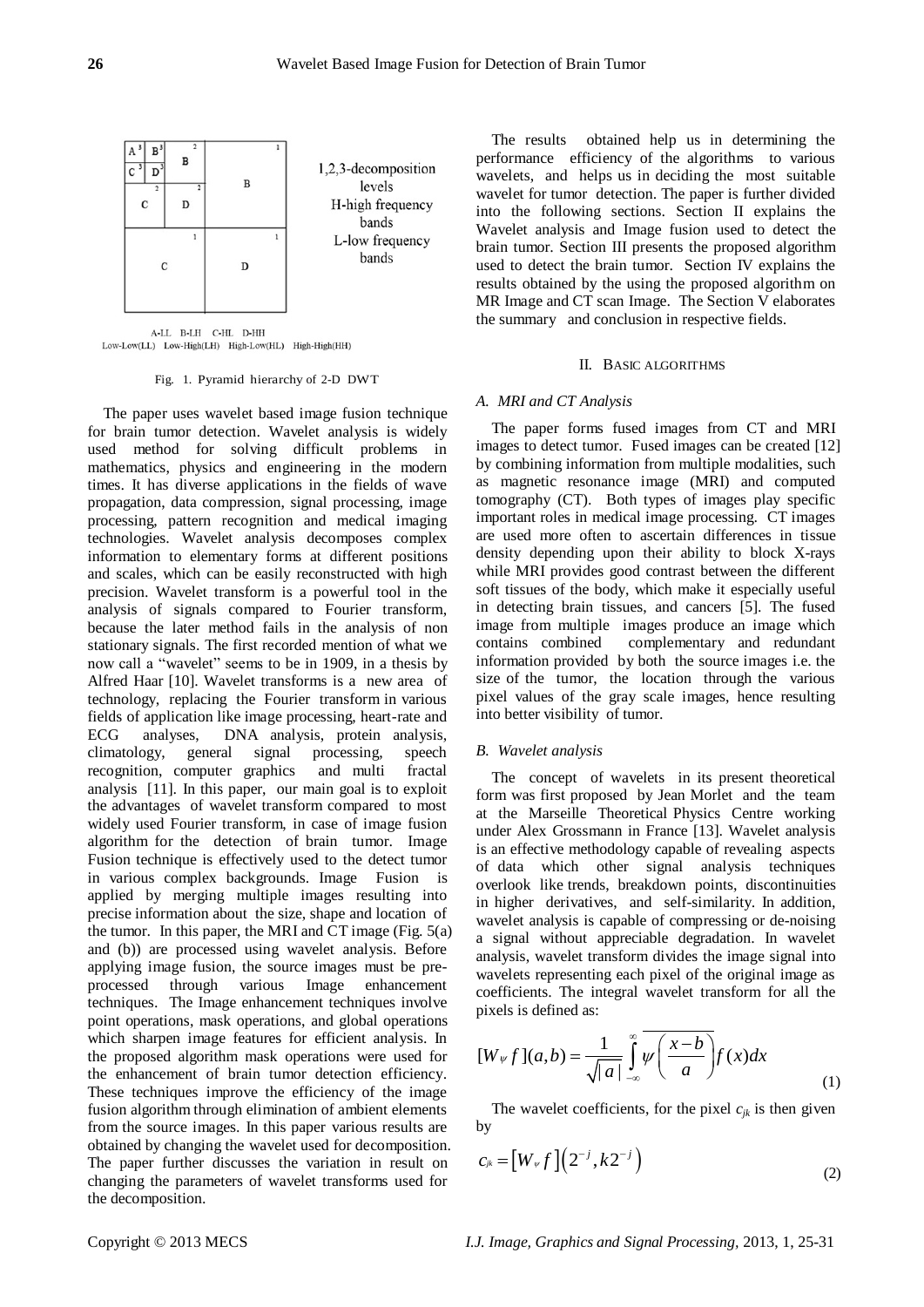The 2D image signals are broken down by a layer by layer decomposition process. Four frequency bands, namely (A) Low-Low (B) Low-High (C) High-Low (D) high-High are obtained after first level of decomposition. The next level of de-composition is obtained by applying a recursive decomposition procedure applied to the Low-Low band of the current decomposition stage. Thus, Nlevel decomposition will finally result into 3N+1 different frequency bands including 3N high frequency bands and one Low-Low frequency band. The frequency bands in higher decomposition levels will have smaller size. In this paper 1st level decomposition is used to get optimum results. Fig. 1 shows the structures of 2-D DWT with 3 decomposition levels.

## *C. Image Fusion*

The principle of image fusion [14] using wavelets was first introduced by H. Li. in which image fusion was used for the fusion of synthetic aperture radar and multispectral image data. Image fusion can be defined as combining various signal sources from different sensors and multi-modality images. Simple image fusion can be achieved through taking pixel by pixel average of the source images. This process may lead to undesired side effects or distortions in the fused image. In order to avoid unnecessary distortions, the principle of pyramid transform is used to construct the pyramid transform of the source images. Pyramid transforms of the source images are combined and on applying inverse pyramid transform fused image is obtained. The basic idea used is to form multi scale transforms on the input images, and to form a multi scale composite representation from these and form the required image by applying inverse transforms. In case of Wavelet based image fusion, Wavelet decomposition is applied to the original images by passing the input images through a wavelet filter which gives the Approximation coefficients and Detail coefficients of the images. The Approximation and Detail coefficients of the two images are combined using average of the coefficients or the maximum or minimum of the coefficients. The resultant image is

formed by passing the coefficients thus obtained through a reconstruction filter. Fig. 2 shows image fusion of multimodality images. Images of different modalities such as MR image and CT scan image are used for fusion as the images have complementary and redundant images. Thus on applying proper fusion techniques resultant image containing both the redundant and complementary images is formed.



Fig. 2. Block Diagram depicting basic image fusion

# *D. The image fusion algorithm*

**IMAGE FUSION** 

The MR image fusion approach first proposed by Burt and Adelson [15] was implemented using pyramid structures called the Laplacian pyramid. The basic idea was to use multi scale transform (MST) on the source images followed by inverse multi scale transform (IMST) resulting into composite of images. In the first step multi scale transforms or multi resolution analysis involves decomposition of the original image into different levels. The image signal consists of various bands like low-low, low-high, high-low and high-high on decomposition by wavelet transform. Higher number of decomposition levels [16] does not necessarily produce better result because by increasing the analysis depth the neighboring features of lower band may overlap. This leads to discontinuities in the composite representation and thus introduces distortions, such as blocking effect or ringing artifacts into the fused image. Thus in the next step, selection of the appropriate decomposition level allows the combination of salient features of each image. The block diagram of the basic image fusion is shown in the Fig. 3.



Fig. 3. Block diagram depicting basic image fusion using multi resolution analysis.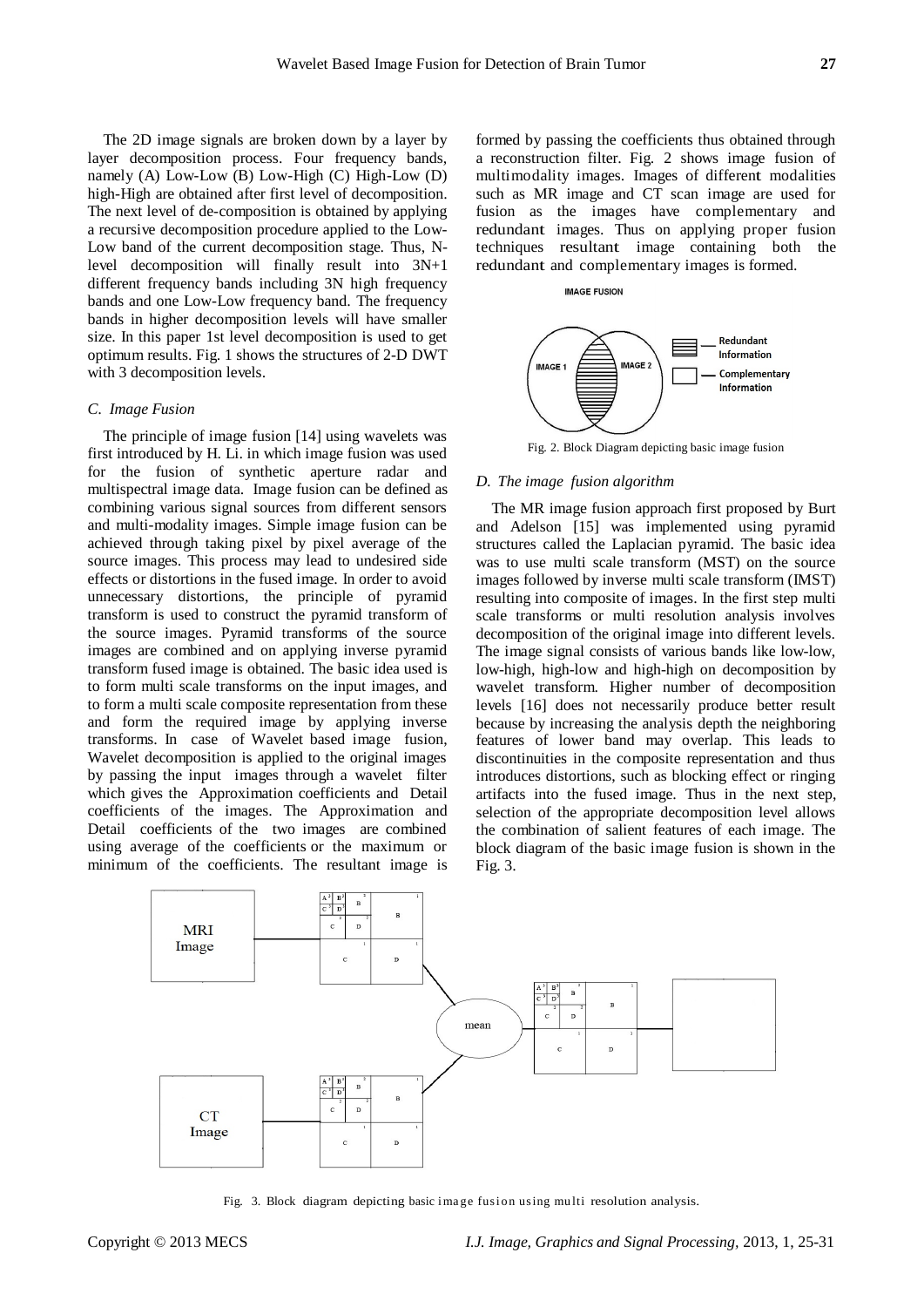We may lose parts of the images composed of small objects as the depth of the pyramid increases, which is the main drawback of the above specified MST. Hence in this paper absolute transform coefficients were to overcome this problem. The absolute transform coefficients obtained by wavelet transforms correspond to sharp changes in intensity of the input image. Selection of the highest absolute coefficient during the integration is a best suited method for optimization of relative resolutions of each image. This will result fusion to takes place in all the resolution levels in the new multi resolution representation further preserving the most dominant features at each scale. Subsequently a new and better image is formed by applying an inverse wavelet transform.

## III. PROPOSED ALGORITHM

In the first step, Image processing techniques are applied on the source images i.e. MR image and CT scan image to increase the contrast, brightness. In the next step, wavelet transform is further applied on these images by passing the processed images through the respective wavelet filters. The wavelet transform is applied on the source images with different wavelets such as Daubechies, Symlets, and Coiflets in order to try and obtain optimum results. Fusion can be performed either by taking the average of the coefficients either the minimum of the coefficients or maximum of the coefficients. In this paper, fusion is performed by taking the absolute maximum of the coefficients as the larger coefficients correspond to sharper brightness changes thus making the salient features visible. Thus fusion takes place in all resolution levels (as shown in Fig. 3) and the prominent features at each scale are preserved. The resultant image is formed by performing inverse wavelet transform. The wavelet transform technique of image fusion allows us to effectively extract the salient features of the input images due to the availability of directional information. Thus the wavelet techniques produce better results than Laplacian pyramid based methods. The reconstruction of the final image is also better in wavelet transform technique than in Laplacian Pyramid based methods as errors such as blocking effects are effectively removed.

In this wavelet based image fusion algorithm, we propose a feature selection method for better efficiency of tumor detection. The fused image is converted in to binary form for computational ease and better efficiency of detection by applying appropriate threshold values. The optimum value of the threshold is determined experimentally, to have best result. The image can be seen as a 2D matrix consisting of 1s and 0s. The pixels having 1s are white and 0s are black. In the proposed feature selection algorithm, the value of each pixel in the output image is based on a comparison of the corresponding pixel in the binary image with its neighbors. This method may add or remove pixels from the boundaries of the objects in the image depending on the size and structuring element [17] used to process the

image. This facilitates better detection of the tumor with minimum error. The output of the proposed image fusion algorithm is dependent on three maisan parameters: (a) the wavelet used for the image decomposition i.e. Haar(haar), Daubechies(db), Coiflets(coif ) or symlets(sym) (b) the approximation or detail coefficients obtained can be fused with different approaches, which involve taking the maximum, the minimum or the mean of the coefficients from the two input images (c) the total number of decompositions of the image using the wavelets analysis. As number of decompositions increase we may lose some minute details of image in the image as these small regions can be of significant importance in the medical analysis. Hence, the first level decomposition is used in the proposed algorithm. The results are analyzed by varying the other two parameters in order to obtain optimum results.



Fig. 4 Flow Chart of the Proposed Algorithm

### IV. EXPERIMENT SIMULATION AND RESULT ANALYSIS

This section elaborates and compares the results obtained for brain tumor detection using wavelet based image fusion. The results obtained enable us to investigate the capabilities of the image fusion algorithm applied to MR image and CT scan image (Fig. 5(a) and 5(b) respectively). This section further analyses the results upon the variation of different wavelet parameters. The performance of the algorithm is evaluated on MATLAB (Version 7.10.0.499).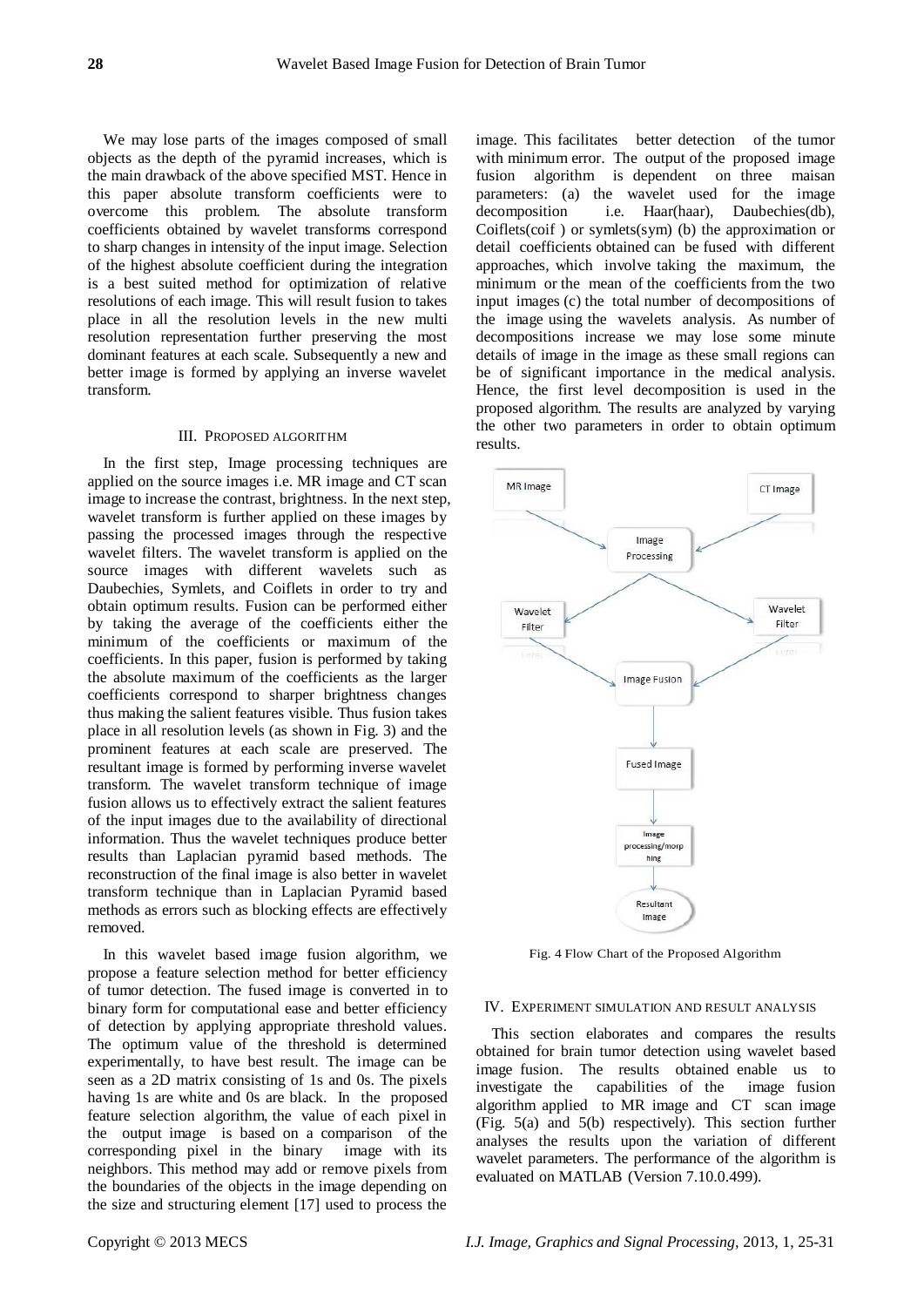$$
PSNR = 20 \log_{10} \left( \frac{256}{E} \right)
$$
 (3)

$$
E = \sqrt{\frac{\sum_{i} (r_i - d_i)^2}{mn}}
$$
 (4)

The efficiency of the proposed algorithm is compared with the Gradual Vector Flow (GVF) and Segmentation with Bing-Bang optimization, which are validated through the individual simulation results. The comparisons are made on the basis of accuracy of detection and computational efficiency. The GVF algorithm is applied on MRI images for tumor detection which involves manually setting the parameters for the snake to be released for segmentation. As, the parameters have to be adjusted manually, the accuracy of the results mainly depends on the parameters selected by the user. Once the parameters are adjusted, the snake elongates and compresses finally acquiring the shape of the tumor. The maximum PSNR obtained is 8.1 for maximum distance of 1.75 between the initial points. GVF is a time consuming process and it is prone to errors as the parameters do not depend on the image used. Segmentation is done using the spatial or geometrical features i.e. Spatial index and density index of the algorithm. Spatial and density index are used to differentiate between the non-tumor region and the tumor region. Segmentation is done on the MR image. The thresholds are set using hit and trial method, thereby selecting the threshold which gives the least error. In this paper a spatial index of 1.4 and density index of 2.5 is used in this paper for segmentation. Thus, regions are classified as tumor if the value of shape index is less than 1.4 and if density index is greater than 2.5. Thus, segmentation extracts the tumor features from the MR image. The PSNR obtained using the segmentation approach is 10.4. In case of the wavelet based image fusion, wavelet transform divides the input images into respective decomposed sub-images. The fusion is performed on the low frequency sub-images of various decomposition levels. The proposed algorithm uses spatial low-frequency operation, which improve the efficiency of the image fusion algorithm through elimination of ambient elements from the source images. Low-pass filter operations emphasize on large homogenous areas of similar tones, and eliminate the smaller details i.e. noise, resulting in a better efficiency of tumor detection. Fig.7 shows the PSNR values of the results obtained by different wavelets in the wavelet family at the fourth decomposition level. It is clearly observed that the wavelets coif2 and sym4 produce a better efficiency i.e. a better PSNR of 10.655 at the fourth decomposition level as compared to other wavelets as seen from Fig.7. The high accuracy is attained as the method effectively extracts the complementary and redundant information from the MR image and CT scan image thereby producing a highly reliable fused output image for detection of tumor. The method takes 0.774 seconds for the whole process when a 4th level decomposition is used. The evaluation based on PSNR show that best results attained for the detection of tumor have a PSNR of 10.655 and run time of 0.774 seconds, which is achieved when the algorithm is used with coif2 wavelet with fourth level decomposition. The efficiency of the proposed algorithm as compared with GVF and segmentation algorithm can be seen in table 1.



Fig. 5. Input MR Image and CT scan Image.

TABLE I. COMPARSION OF PSNR RESULT OF WIF, SEGMENTATION, GVF.

| Method Used        | Wavelet Based<br><b>Image Fusion</b> | Seamentation | <b>Gradual Vector</b><br>Flow |
|--------------------|--------------------------------------|--------------|-------------------------------|
| <b>PSNR Values</b> | 10.67                                | 10.4         | 9.3                           |



Fig. 6. The Segmentation results after the algorithm is applied on the input images using coif2 wavelet.



Fig. 7. Variation of PSNR when the algorithm is applied on different wavelets at 4th decomposition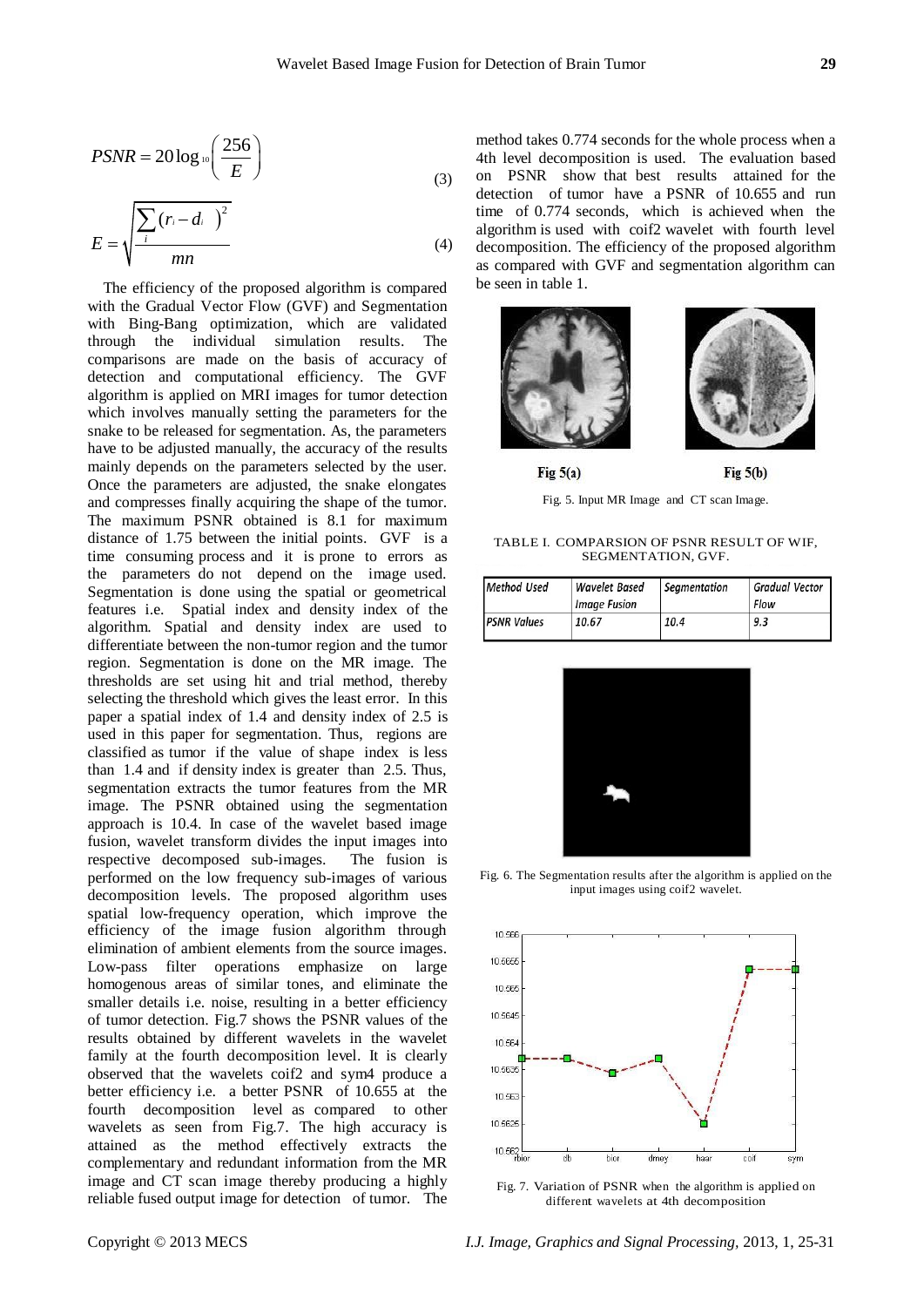The PSNR is the lowest for GVF algorithm as the parameters in it are manually set by the user and hence is erroneous. The PSNR value obtained using segmentation algorithm is less than the PSNR value obtained using the proposed algorithm.

The result obtained for image fusion using wavelet transform techniques are shown in Fig 6. A comparative study on the efficiency various wavelets on the performance efficiency of the algorithms are verified in terms of PSNR value and tabulated as shown Table 1.The algorithm performed effectively when sym and coif2 wavelets were used for the wavelet analysis giving a PSNR value of 10.5652 and 10.5654 respectively. The method effectively extracts the complementary and redundant information from the MR image and CT scan image thereby producing a highly reliable fused output image for brain tumor detection. The error of detection is found to be maximum when using the sym7 wavelet and minimum when using the db10 wavelet.

Another important factor which determines the performance of the algorithm is the decomposition level used for the wavelet transform. The method takes 1.08 seconds for the whole process when a 1st level decomposition is used. It takes 1.06 seconds, 0.88 seconds, 1.07 seconds for 2nd level, 3rd level and 4th level decomposition respectively. It is observed that the tumor detection efficiency is maximum i.e. the error is minimum when first level decomposition is used. Hence 1st level decomposition is considered as the optimum threshold to be set even if it takes more time to execute. The best result i.e. detection of the tumor with an accuracy of 96.964 percent is obtained when the algorithm is used with db10 wavelet with first level decomposition.

# V. CONCLUSION

In this paper we studied the performance of wavelet based image fusion algorithm. The efficiency of the proposed algorithms compared with some standard algorithms like GVF and segmentation. Future a relative study is made on the performance of the algorithms based on PSNR for various wavelets used in the wavelet transform. From the above results, we see that sym and coif2 wavelet transform gives best results with a PSNR value of 10.565, when compared with GVF and segmentation algorithms, with a great improvement in the computational efficiency. Hence, we demonstrate an accurate and computationally efficient algorithms for detection of brain tumor through wavelet based image fusion.

### **REFERENCES**

[1] Clarke, L.P., R.P. Velthuizen, M.A. Camacho, J.J. Heine, M. aidyanathan, L.O. Hall, R.W. Thatcher, and M.L. Silbiger, "MRI segmentation: methods and applications", Magnetic Resonance Imaging, 1995. 13(3): p. 343-68.

- [2] S. Kawato, A. Utsumi, and S. Abe, "Gaze Direction Estimation with a Single Camera Based on Four Reference Points and Three Calibration Images", Asian Conference on Computer Vision, Jan. 2006, pages 419-428.
- [3] Andy Tsai\*, Anthony Yezzi, Jr., William Wells, Clare Tempany, Dewey Tucker, Ayres Fan, W. Eric Grimson, and Alan Willsky, " A Shape-Based Approach to the Segmentation of Medical Imagery Using Level Sets", IEEE TRANSACTIONS ON MEDICAL IMAGING, VOL. 22, NO. 2, FEBRUARY 2003.
- [4] Entrekin RR, Porter BA, Sillesen HH, et al, "Realtime spatial compound imaging: application to breast, vascular, and musculoskeletal ultrasound", Semin Ultrasound CT MR. Feb 2001; 22(1):50-64.
- [5] Amarjot Singh, Srikrishna Karanam, Shivesh Bajpai, Akash Choubey, Thaluru Raviteja, "Malignant Brain Tumor Detection", in 4th IEEE International Conference on Computer Science and Information Technology (ICCSIT 2011) (IEEE Xplore) Vol. 1, pp. 163-167, 2011.
- [6] J.J Pedroso de Lima, "New trends in medical imaging", Radiation Protection Dosimetry, Vol. 115, No. 1-4. (20 December 2005), pp. 51-57.
- [7] Suchendra MB, Jean KB, Minsoo SB, "Multiscale image segmentation using a hierarchical selforganizing map", Neurocomputing 14, 1997,pg: 241- 272.
- [8] Murugavalli1 S, V. Rajamani, "An Improved Implementation of Brain Tumor Detection Using Segmentation Based on Neuro Fuzzy Technique", J. Comp. Sc. 3(11), 2007, pg: 841-846.
- [9] Chunyan J, Xinhua Z, Wanjun H, Christoph M, "Segmentation and Quantification of Brain Tumor", IEEE International conference on Virtual Environment, Human- Computer interfaces and Measurement Systems, USA, 2004, pp. 12-14.
- [10]Haar, A., Zur Theorie der orthogonalen Funktionensysteme, (Erste Mitteilung), Math. Ann. 69 (1910), 331-371.
- [11]Yu Shimizu, Markus Barth, Christian Windischberger, Ewald Moser and Stefan Thurner, "Wavelet-based multifractal analysis of MRI time series", NeuroImage, Volume 22, Issue 3, July 2004, Pages 1195-1202.
- [12]Frederik Maes,Andre Collignon,Dirk Vandermeulen,Guy Marchal and Paul Suetens, "Multi-Modality Image Registration by Maximzation of Mutual Information", IEEE TRANSACTIONS ON MEDICAL IMAGING, VOL.16, NO.2, APRIL 1997.